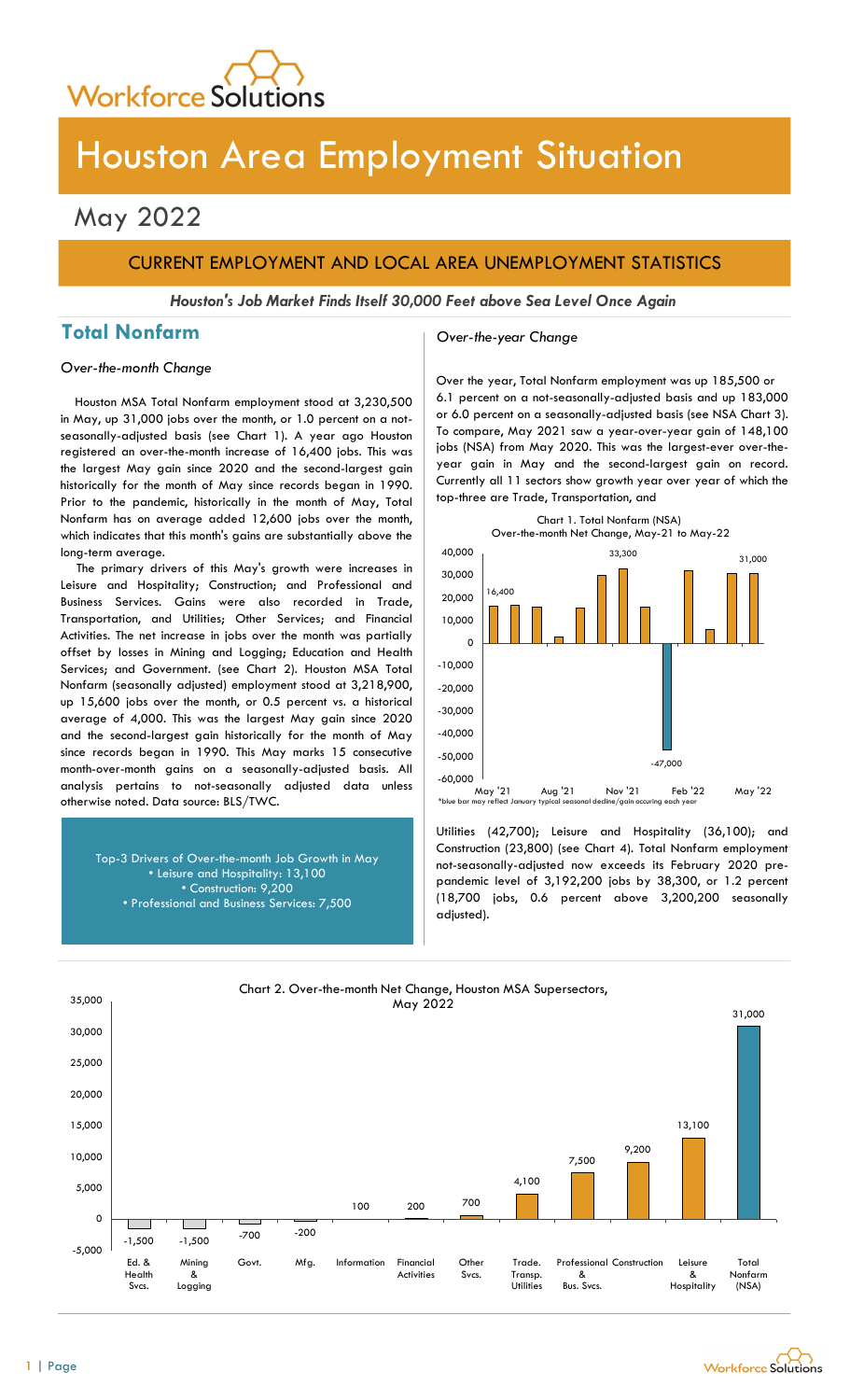## Houston Area Employment Situation

### May 2022

#### Previous Month's Revisions

Total Nonfarm employment was revised upward by 1,200 jobs for a March to April larger net gain of 30,900 compared to an original estimate of 29,700 jobs. An upward revision of +1,400 jobs in Manufacturing was the largest contributor followed by Trade, Transportation, and Utilities (+1,200) and Other Services (+600). Downward revisions in Professional and Business Services (-1,600), Financial Activities (-600), and Mining and Logging (-100) provided a partial offset of the overall upward revision to Total Nonfarm employment (see Chart 5).

> Top-3 Drivers of Over-the-year Job Growth in May • Trade, Transportation, and Utilities: 42,700 • Leisure and Hospitality: 36,100 • Construction: 23,800



Chart 5. Net Revisions for Selected







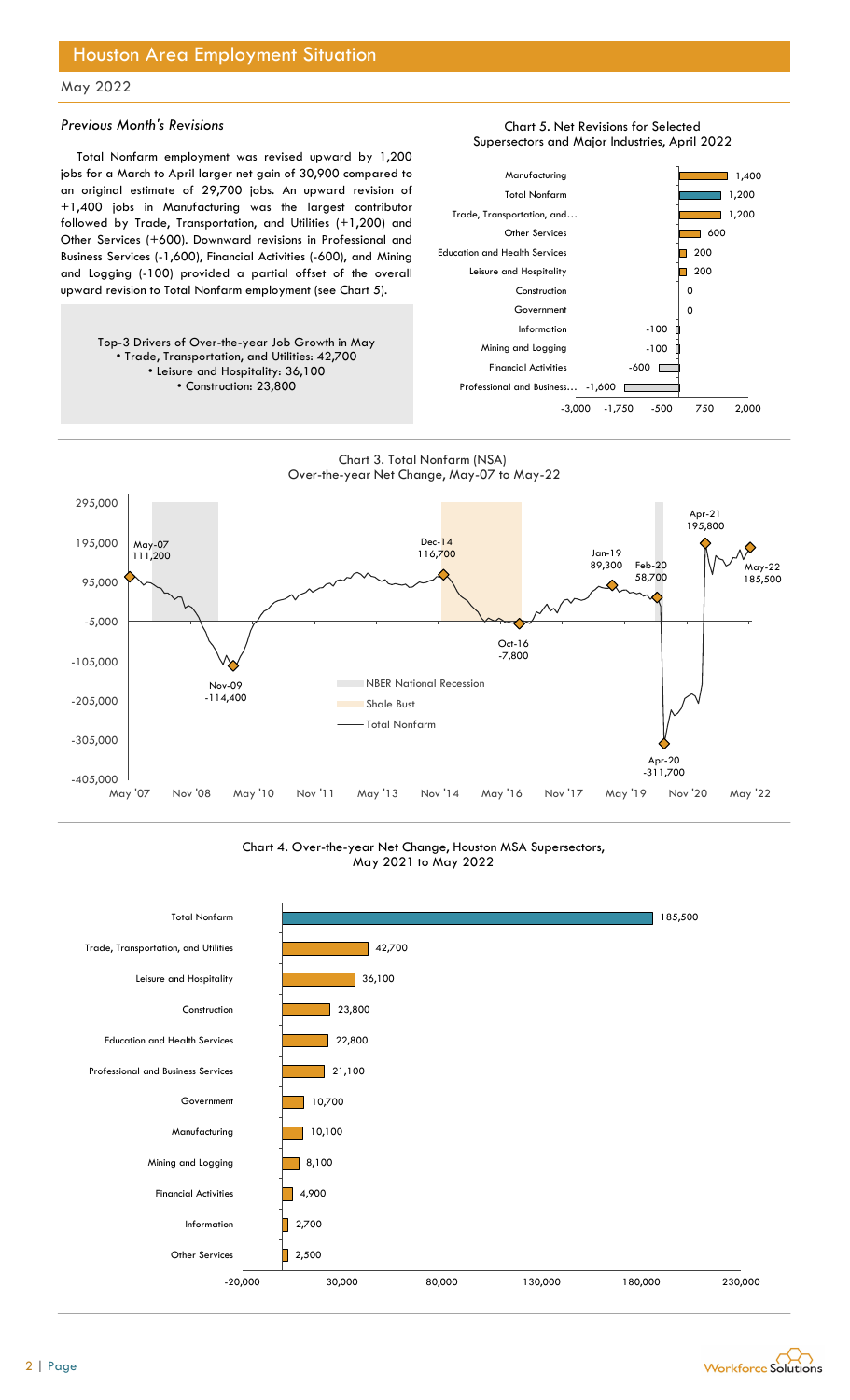## Houston Area Employment Situation

### May 2022

### Supplemental Commentary

Over-the-month, according to data released by the Texas Workforce Commission, the Houston area added an astonishing 31,000 jobs in May (NSA) or 15,600 (SA). Both are technically the second-largest May increases on record. However if we discount May 2020's gains due the rebound effect following April 2020's global economic shutdown, this May now stands as the best May on record. Three of the last four months have seen over-the-month job growth in excess of 30,000 (NSA) and 15,000 (SA), a phenomenon absent from even the height of the Shale Boom between 2012 and 2014. On one hand, given the extreme disruption to the labor market in 2020 coupled with Houston's lagging recovery relative to the state and the U.S., record-breaking job growth at this stage isn't beyond the realm of possibility. Yet rather than 'mean reversion' in the form of a gradual return to normal growth rates, we find ourselves continuing to search for new and different superlatives to describe the latest developments two and a half years into the pandemic. Leaving aside the perennial issues with the monthly job numbers, the bigger concern is that the Houston area finds itself in an economic environment of high oil prices (great for industry), high gasoline prices (bad for consumers) but without the attendant job growth in upstream oil and gas and subsequent ripple effects that it became accustomed to during the Shale Boom. This leaves the relatively lower wage service sector to continue doing the heavy lifting in terms of propelling the recovery much as it did throughout 2021. From there the concern centers around an increasingly aggressive response to inflation via interest rate hikes potentially attenuating the recovery before upstream oil and gas has a chance to fully participate. Ultimately with May's numbers, Houston's economy finds itself at a crossroads. Thirty-thousand jobs a month isn't sustainable assuming the numbers are accurate in the first place. If we're seeing middle-of-the-road job growth six to twelve months from now, we'll likely consider it to be a victory.

Below are other miscellaneous observations about May's jobs report:

• Total Nonfarm Employment remains above 3.2 million in May cementing the region's recovery back to February 2020 levels at the topline. However five individual sectors have yet to achieve this milestone with Mining and Logging's losses in May leaving it nearly 15 percent below its pre-pandemic peak and hence the poorest performing sector based on this measure. See Supplement Chart 1 below and the April 2022 jobs report Supplemental Commentary for a discussion on the notion of a "full recovery."



Supplemental Chart 1. Houston MSA Current Employment Levels as of May 2022 Relative to February 2020 by Sector

• While Leisure and Hospitality lead the charge in May with 13,100 jobs added over the month, it was Construction that saw an all-time record-breaking surge of 9,200 jobs gained in a single month. Some improvement in this sector is long overdue however rising interest rates are likely slow growth in the latter half of this year and early 2023 assuming that data revisions don't lower estimates down the road.

• Initial claims for unemployment insurance across the 13-County Gulf Coast Region have seen modest consecutive increases since the beginning of May. However given the not-seasonally-adjusted nature of the data and week to week volatility, there's no reason to assume a noteworthy inflection point in the labor market at this stage.

• Based on a pre-pandemic average of approximately 137,000 unemployed people across the region each month, May's 167,000 jobseekers suggests that less than 20 percent of those who are currently unemployed remain unemployed due to the disruptive effects of the pandemic with remaining 80 percent unemployed due to structural reasons such as long-term shifts in the economy that pre-date the pandemic or short-term frictional reasons such as voluntary separations, relocations, etc. During peak unemployment in April 2020, roughly 70 percent of those who were unemployed, were unemployed due to the pandemic with the remaining 30 percent unemployed due to aforementioned structural or frictional reasons.

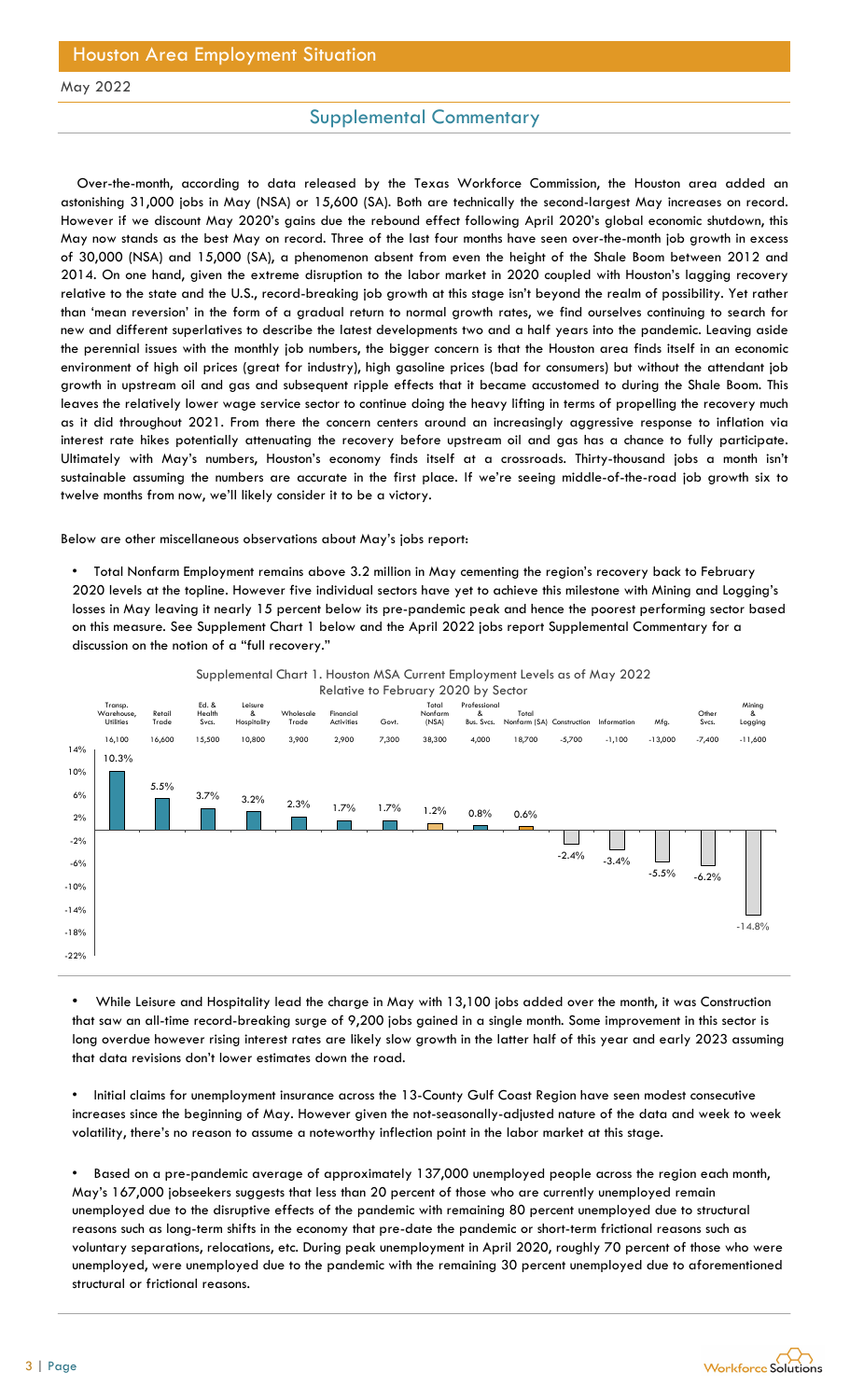## GAINING INDUSTRY HIGHLIGHTS

## Leisure and Hospitality

#### Over-the-month Change

Leisure and Hospitality was the largest gaining sector over the month up 13,100 jobs, or 3.9 percent (see Chart 6). This was the largest May gain since 2020 and the second-largest gain historically for the month of May since records began in 1990. Furthermore, this May stands as the third-largest over-the-month increase of any month in the past three decades. Historically in the month of May, Leisure and Hospitality has added an average of 4,400 jobs over the month, which indicates that this month's gains are substantially above the long-term average. Accommodation and Food Services was the largest contributor to the overall sector's increase, up 9,300 jobs over the month. The second-largest contributor was Arts, Entertainment, Recreation, which added 3,800 jobs from April to May.



Chart 6. Leisure and Hospitality (NSA)

Year over year, Leisure and Hospitality was up 36,100 jobs, or 11.7 percent (see Chart 7). This was the second-largest overthe-year gain in the month of May since records began in 1990 and the largest gain since February 2022's increase of 40,900 jobs. It also marks 14 consecutive months of over-the-year gains. Among sectors currently showing growth, this sector is the secondfastest growing in percentage terms across the Houston area. Furthermore, 19.5 percent of total (gross) jobs added across the region over the past year can be attributed to Leisure and Hospitality. Accommodation and Food Services was the largest

Over-the-year Change and Contributor to the overall sector's increase, up 30,100 jobs over the year. The second-largest contributor was Arts, Entertainment, and Recreation, which added 6,000 jobs from May a year ago. Total Leisure and Hospitality employmnent (NSA) now exceeds its February 2020 pre-pandemic level of 334,500 jobs by 10,800, or 3.2 percent. At the same time, the sector's share of Houston area Total Nonfarm Employment has risen from 10.2 percent to 10.7 percent over the past year.



#### About This Sector

This sector is composed of establishments that produce and promote in live performances, events, of exhibits of historical, cultural, or educational interest or related to recreation or hobbies intended for public viewing; and provide customers with lodging and/or meals and beverages for immediate consumption. NOTE: movie theaters are classified under the Information sector rather than Leisure and Hospitality. Of the two main component industries, Accommodation and Food Services accounts for the majority of the sector's employment at 89 percent (see Chart 8). Across the Houston MSA, the concentration of jobs in the overall sector is 3 percent higher than the national average.



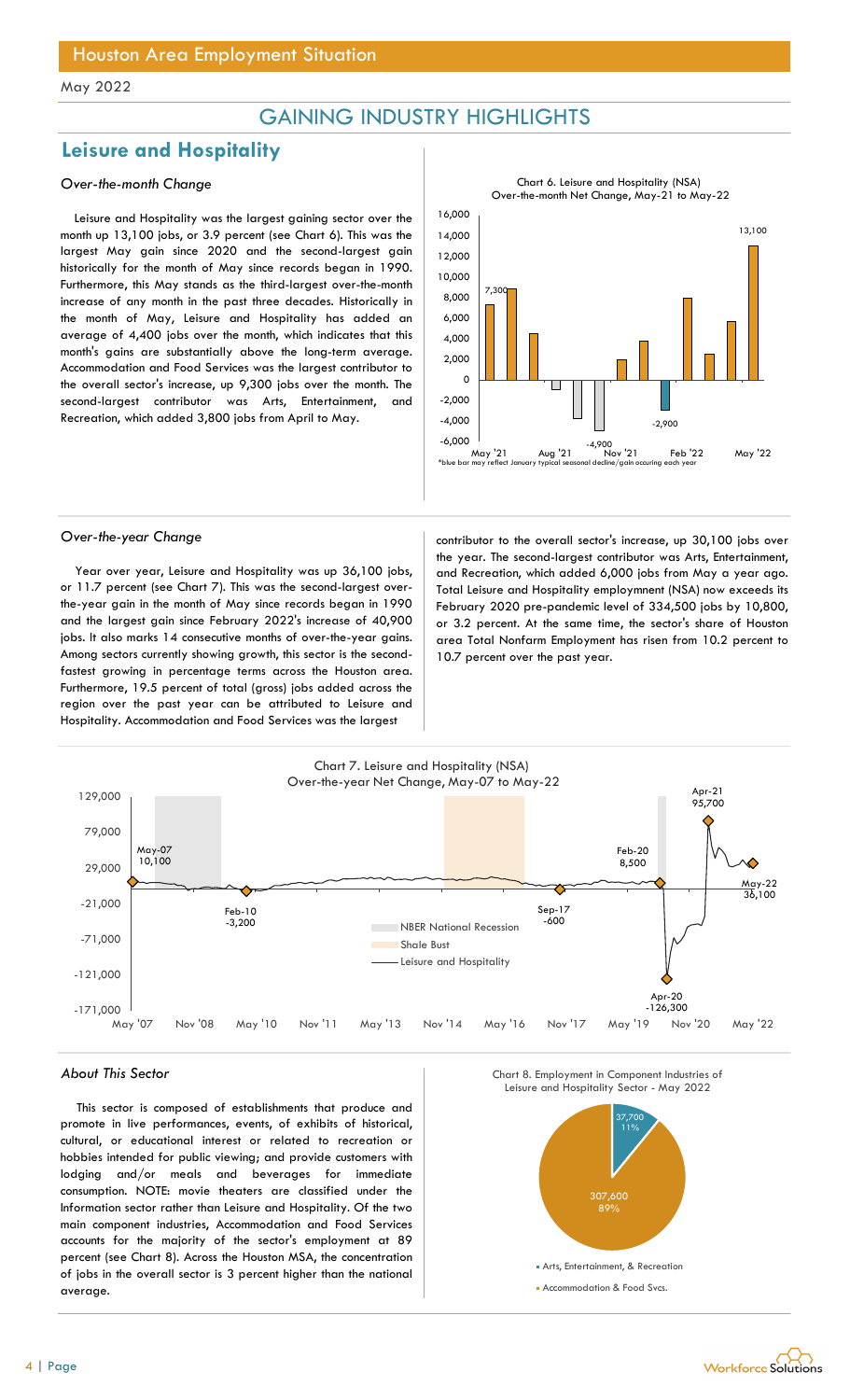## GAINING INDUSTRY HIGHLIGHTS

## **Construction**

#### Over-the-month Change

Construction was the second-largest gaining sector over the month up 9,200 jobs, or 4.1 percent (see Chart 9). This was the largest-ever gain in the month of May since records began in 1990, beating the previous May record of 6,100 jobs in 1990, and now stands as the largest over-the-month increase of any month in the past three decades. Historically in the month of May, Construction has added an average of 1,300 jobs over the month, which indicates that this month's gains are substantially above the long-term average. Specialty Trade Contractors was the largest contributor to the overall sector's increase, up 6,600 jobs over the month. The second-largest contributor was Heavy and Civil Engineering Construction, which added 2,100 jobs from April to May. Lastly, Construction of Buildings contributed, 500 jobs. Construction employment saw no revision from March to April leaving the previous month's original increase of 3,700 intact.



Year over year, Construction was up 23,800 jobs, or 11.4 percent (see Chart 10). This was the largest-ever over-the-year gain in May or any other month since records began, beating the previous record of 19,700 jobs added in December 2014. It also marks 11 consecutive months of over-the-year gains. Among sectors currently showing growth, this sector is the third-fastest growing in percentage terms across the Houston area. Specialty Trade Contractors was the largest contributor to the overall sector's increase, up 12,500 jobs over the year. The secondlargest contributor was Construction of Buildings, which added

Over-the-year Change and States and States and States of the 5,700 jobs from May a year ago. Lastly, Heavy and Civil Engineering Construction contributed, 5,600 jobs. Total Construction employmnent (NSA) remains -5,700 jobs, or -2.4 percent below its February 2020 pre-pandemic level of 237,400. At the same time, the sector's share of Houston area Total Nonfarm Employment has risen from 6.8 percent to 7.2 percent over the past year.



#### About This Sector

This sector comprises establishments engaged in the construction of buildings, infrastructure, site preparation and subdivision, and specialty trades e.g. masonry, painting, and electrical work. Of the three main component industries, Specialty Trade Contractors accounts for a slight majority of the sector's employment at just over 52 percent (see Chart 11). Across the Houston MSA, the concentration of jobs in the overall Construction sector is 41 percent higher than the national average, due to 2.4 times more jobs in Heavy and Civil Engineering Construction related to turnaround maintenance of petrochemical facilities.

Chart 11. Employment in Component Industries of



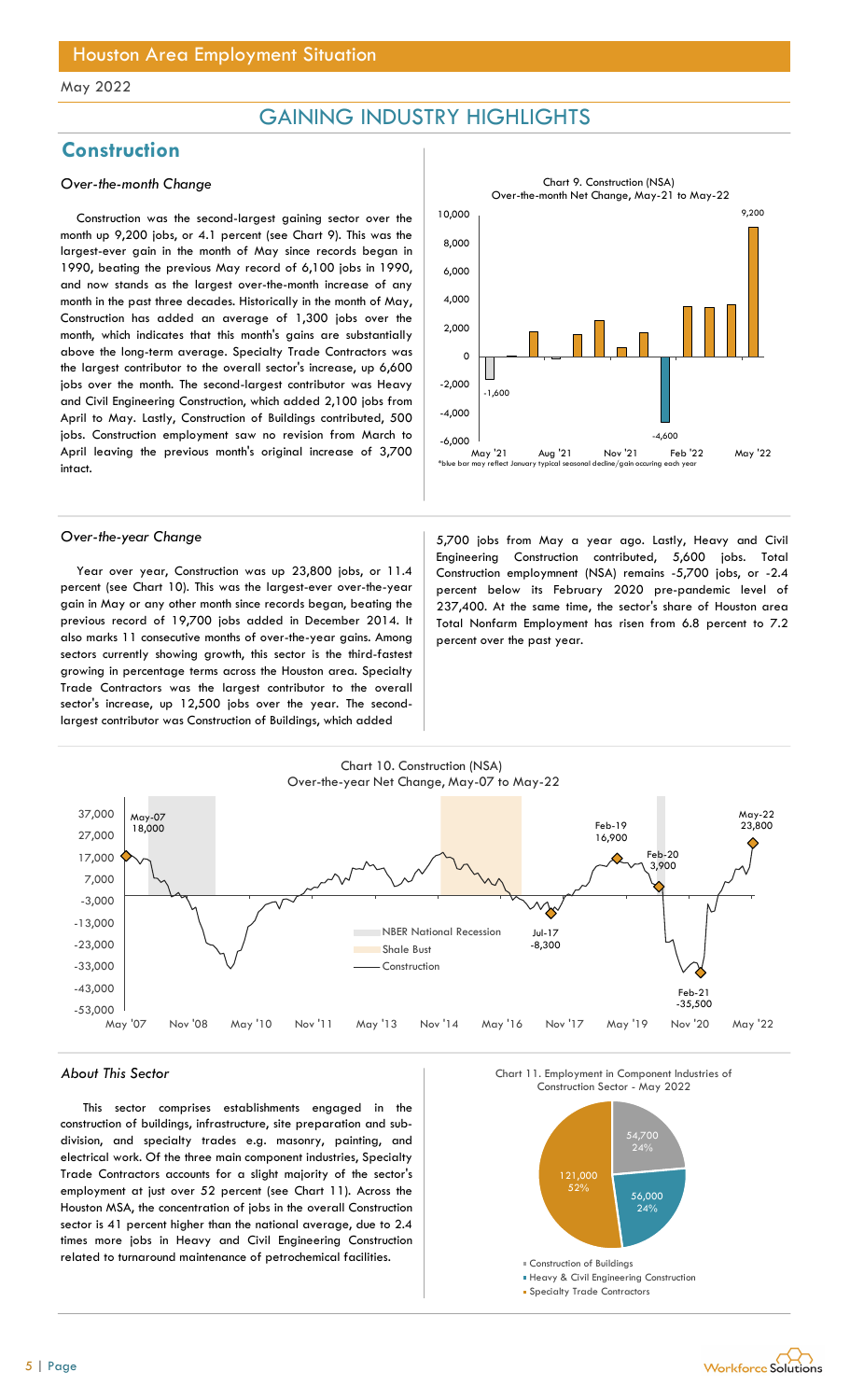## GAINING INDUSTRY HIGHLIGHTS

## Professional and Business Services Services Services employment was revised downward by -1,600 jobs for

Professional and Business Services was the third-largest gaining sector over the month up 7,500 jobs, or 1.5 percent (see Chart 12). This was the largest-ever gain in the month of May since records began in 1990, beating the previous May record of 3,900 jobs in 1997. Historically in the month of May, Professional and Business Services has added an average of 1,000 jobs over the month, which indicates that this month's gains are substantially above the long-term average. Administrative and Support and Waste Management and Remediation Services was the largest contributor to the overall sector's increase, up 7,300 jobs over the month. The second-largest contributor was Management of Companies and Enterprises, which added 400 jobs from April to May. Lastly, Professional, Scientific, and Technical Services offset a portion of the sector's gains with a loss of -200 jobs. Professional and Business

Year over year, Professional and Business Services was up 21,100 jobs, or 4.2 percent (see Chart 13). This was the largest over-the-year gain since February 2022's increase of 24,900 jobs. It also marks 14 consecutive months of over-the-year gains. Administrative and Support and Waste Management and Remediation Services was the largest contributor to the overall sector's increase, up 11,100 jobs over the year. The secondlargest contributor was Professional, Scientific, and Technical Services, which added 8,800 jobs from May a year ago. Lastly, Management of Companies and Enterprises contributed, 1,200



Over-the-year Change is a state of the services employment (NSA) is a state of the services employmnent (NSA) now exceeds its February 2020 pre-pandemic level of 514,700 jobs by 4,000, or 0.8 percent. At the same time, the sector's share of Houston area Total Nonfarm Employment has fallen from 16.3 percent to 16.1 percent over the past year.



This sector is composed of establishments specializing in professional, scientific, and technical activities; managment of establishments holding equity interests in order to influence management decisions; and office administration, hiring of personnel, security, cleaning, and waste disposal. Of the three main component industries, Professional, Scientific, and Technical Services accounts for a plurality of the sector's employment at 48 percent (see Chart 14). Across the Houston MSA, the concentration of jobs in the overall sector is 10 percent higher than the national average, due to a 13-percent higher concentration in Professional, Scientific, and Technical Services serving the oil and gas industry.

About This Sector Chart II (Chart 14. Employment in Component Industries of Chart II (Chart 14. Employment in Component Industries of Chart II (Chart II (Chart II (Chart II (Chart II (Chart II (Chart II (Chart II (Chart II Chart 14. Employment in Component Industries of



**Mgmt. of Companies & Enterprise** 

Admin. & Support & Waste Mgmt. & Remediation Svcs.

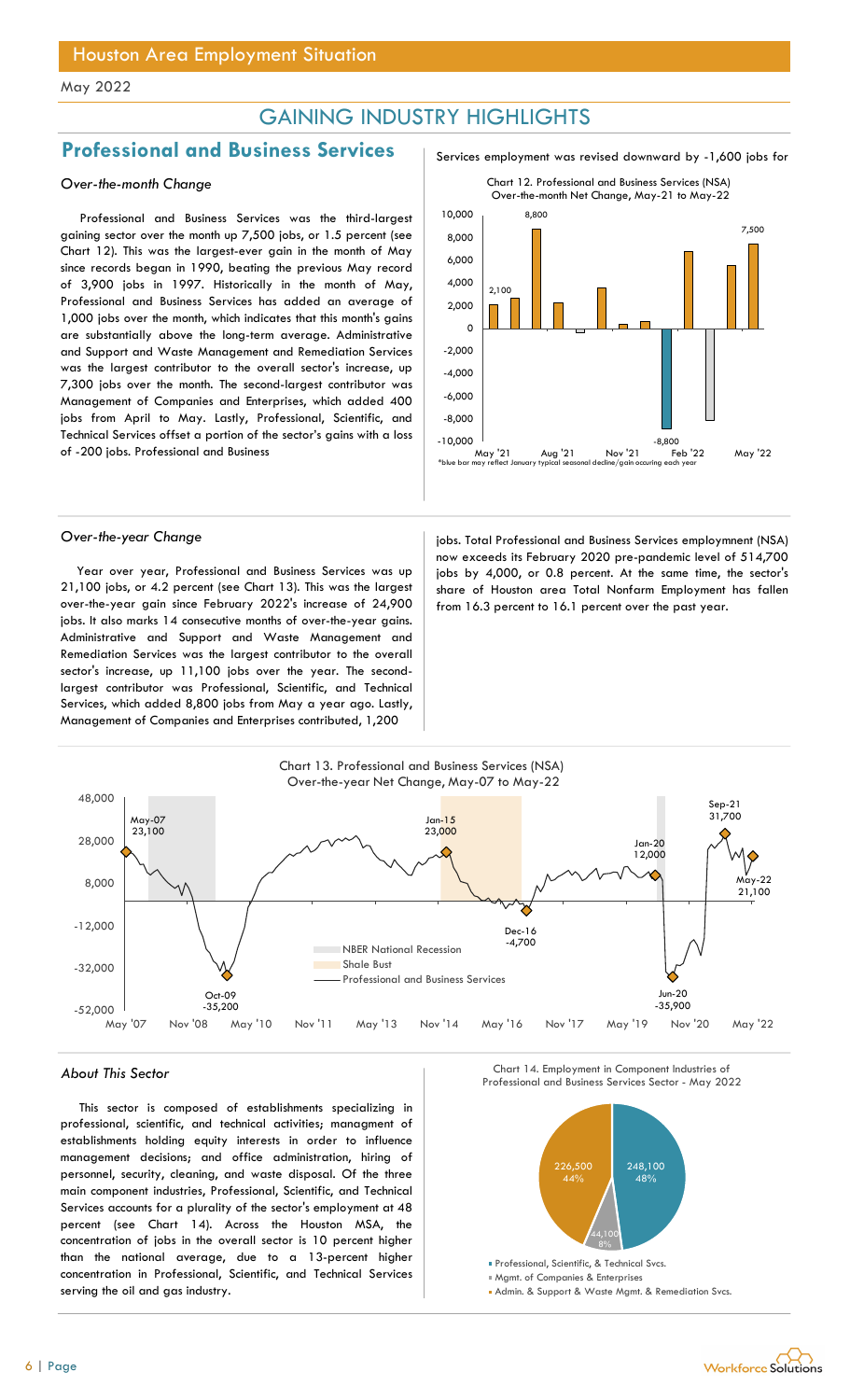## GAINING INDUSTRY HIGHLIGHTS

## Trade, Transportation, and Utilities

#### Over-the-month Change

Trade, Transportation, and Utilities also saw an increase over the month up 4,100 jobs, or 0.6 percent (see Chart 15). This May tied with 2021 and 1998 for the third-largest ever gain in the month of May since records began in 1990. Historically in the month of May, Trade, Transportation, and Utilities has added an average of 1,900 jobs over the month, which indicates that this month's gains are substantially above the long-term average. Wholesale Trade was the largest contributor to the overall sector's increase, up 2,900 jobs over the month. The secondlargest contributor was Transportation, Warehousing, and Utilities, which added 2,200 jobs from April to May. Lastly, Retail Trade offset a portion of the sector's gains with a loss of - 1,000 jobs. Trade, Transportation, and Utilities employment was revised upward by 1,200 jobs for a March to April larger net gain of 4,500 compared to an original estimate of 3,300 jobs.



Year over year, Trade, Transportation, and Utilities was up 42,700 jobs, or 6.9 percent (see Chart 16). This May tied with April 2022 for largest over-the-year gain on record. It also marks 14 consecutive months of over-the-year gains. Furthermore, 23.0 percent of total (gross) jobs added across the region over the past year can be attributed to Trade, Transportation, and Utilities. Retail Trade was the largest contributor to the overall sector's increase, up 16,300 jobs over the year. The secondlargest contributor was Wholesale Trade, which added 13,700 jobs from May a year ago. Lastly, Transportation, Warehousing,

Over-the-year Change and Utilities contributed, 12,700 jobs. Total Trade, Transportation, and Utilities employmnent (NSA) now exceeds its February 2020 pre-pandemic level of 628,900 jobs by 36,600, or 5.8 percent. At the same time, the sector's share of Houston area Total Nonfarm Employment has risen from 20.5 percent to 20.6 percent over the past year.



This sector is composed of establishments wholesaling agriculture, mining, and manufactured goods; retailing goods in small quantities to the public incl. online; transporting passengers and cargo; warehousing and storage; and providing electricity, natural gas, water, and sewage removal. Of the three main component industries, Retail Trade accounts for a plurality of the sector's employment at 48 percent (see Chart 17). Across the Houston MSA, the concentration of jobs in the overall sector is 10 percent higher than the national average, due to a 39-percent higher concentration in Wholesale Trade primarily related to the oil and gas industry.



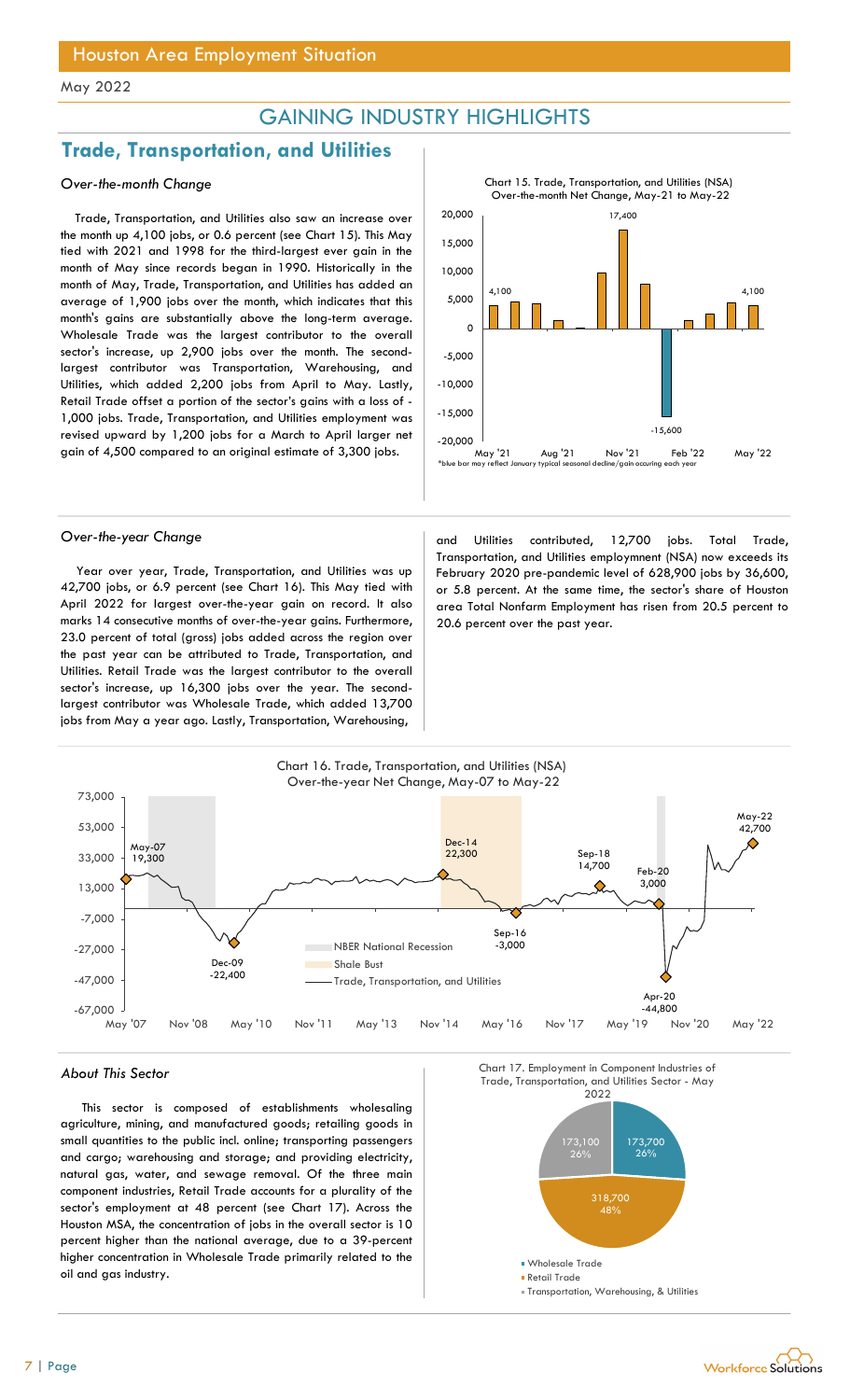## GAINING INDUSTRY HIGHLIGHTS

## **Other Services**

### Over-the-month Change

Other Services also saw an increase over the month up 700 jobs, or 0.6 percent (see Chart 18). Historically in the month of May, Other Services has added an average of 500 jobs over the month, which indicates that this month's gains are slightly above the long-term average. NOTE: No subsector is published at the MSA level by the CES survey. See below for additional information. Other Services employment was revised upward by 600 jobs for a March to April complete erasure of losses resulting in a net gain of 100 compared to an original estimate of -500 jobs.



#### Over-the-year Change

Year over year, Other Services was up 2,500 jobs, or 2.3 percent (see Chart 19). This May also marks 14 consecutive months of over-the-year gains. NOTE: No subsector is published at the MSA level by the CES survey. See below for additional information. Total Other Services employmnent (NSA) remains - 7,400 jobs, or -6.2 percent below its February 2020 prepandemic level of 119,100. At the same time, the sector's share of Houston area Total Nonfarm Employment has fallen from 3.6 percent to 3.5 percent over the past year.



#### About This Sector

This sector comprises establishments engaged in services not classified elsewhere such as equipment and machinery repair, religious activities, grantmaking, advocacy, and providing drycleaning and laundry services, and personal care services. Of the three main component industries, Personal and Laundry Services accounts for a plurality of the sector's employment at 48 percent as a subsector where self-employment is prevalent (source: Census - Non Employer Statistics and BLS - Quarterly Census of Employment and Wages) (see Chart 20). Across the Houston MSA, the concentration of jobs in the overall Other Services sector is 8 percent less than the national average.



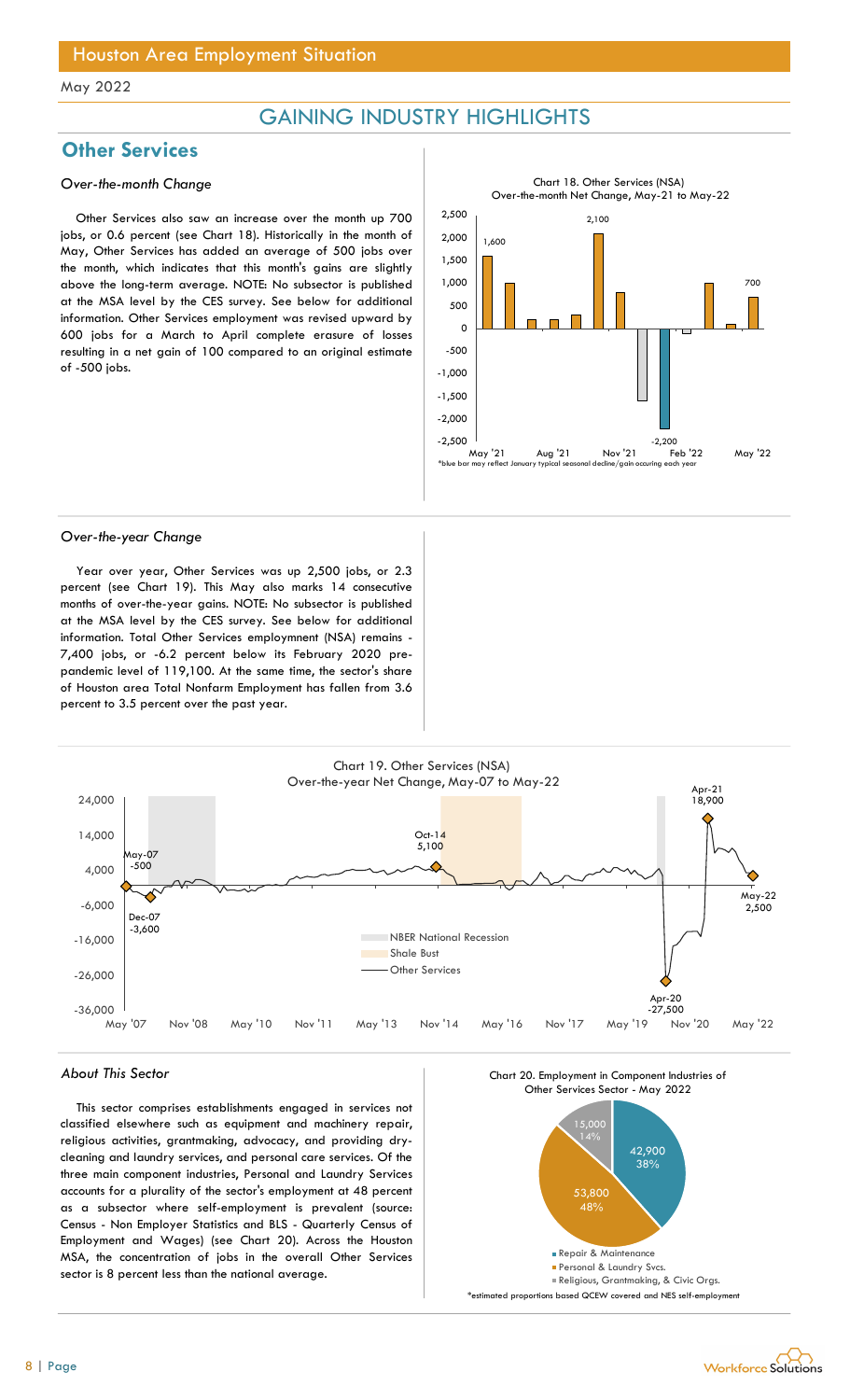## GAINING INDUSTRY HIGHLIGHTS

## Financial Activities

### Over-the-month Change

Financial Activities also saw an increase over the month up 200 jobs, or 0.1 percent (see Chart 21). This was the largest May over-the-month gain in since 2020. Historically in the month of May, Financial Activities has added an average of 400 jobs over the month, which indicates that this month's gains are slightly below the long-term average. Real Estate and Rental and Leasing was the largest contributor to the overall sector's increase, up 500 jobs over the month. One component industry that provided a partial offset was Finance and Insurance, which lost -300 jobs from April to May. Financial Activities employment was revised downward by -600 jobs for a March to April smaller net gain of 600 compared to an original estimate of 1,200 jobs.



Year over year, Financial Activities was up 4,900 jobs, or 2.9 percent (see Chart 22). This was the largest over-the-year gain since February 2022's increase of 5,400 jobs. It also marks nine consecutive months of over-the-year gains. Finance and Insurance was the largest contributor to the overall sector's increase, up 3,300 jobs over the year. The second-largest contributor was Real Estate and Rental and Leasing, which added 1,600 jobs from May a year ago. Total Financial Activities employmnent (NSA) now exceeds its February 2020 pre-pandemic level of 169,200 jobs by 2,900, or 1.7 percent. At the same time, the

Over-the-year Change sector's share of Houston area Total Nonfarm Employment has fallen from 5.5 percent to 5.3 percent over the past year.



#### About This Sector

This sector is composed of establishments renting, leasing, or allowing use of assets, and financial transactions such as creation, liquidation, or change in ownership of financial assets, underwriting of insurance, and annuities. Of the two main component industries, Finance and Insurance accounts for the majority of the sector's employment at 64 percent (see Chart 23). Across the Houston MSA, the concentration of jobs in the overall Financial Activities sector is 9 percent less than the national average, due to a 21-percent lower concentration in Finance and Insurance offsetting a 24-percent higher concentration in Real Estate and Rental and Leasing.

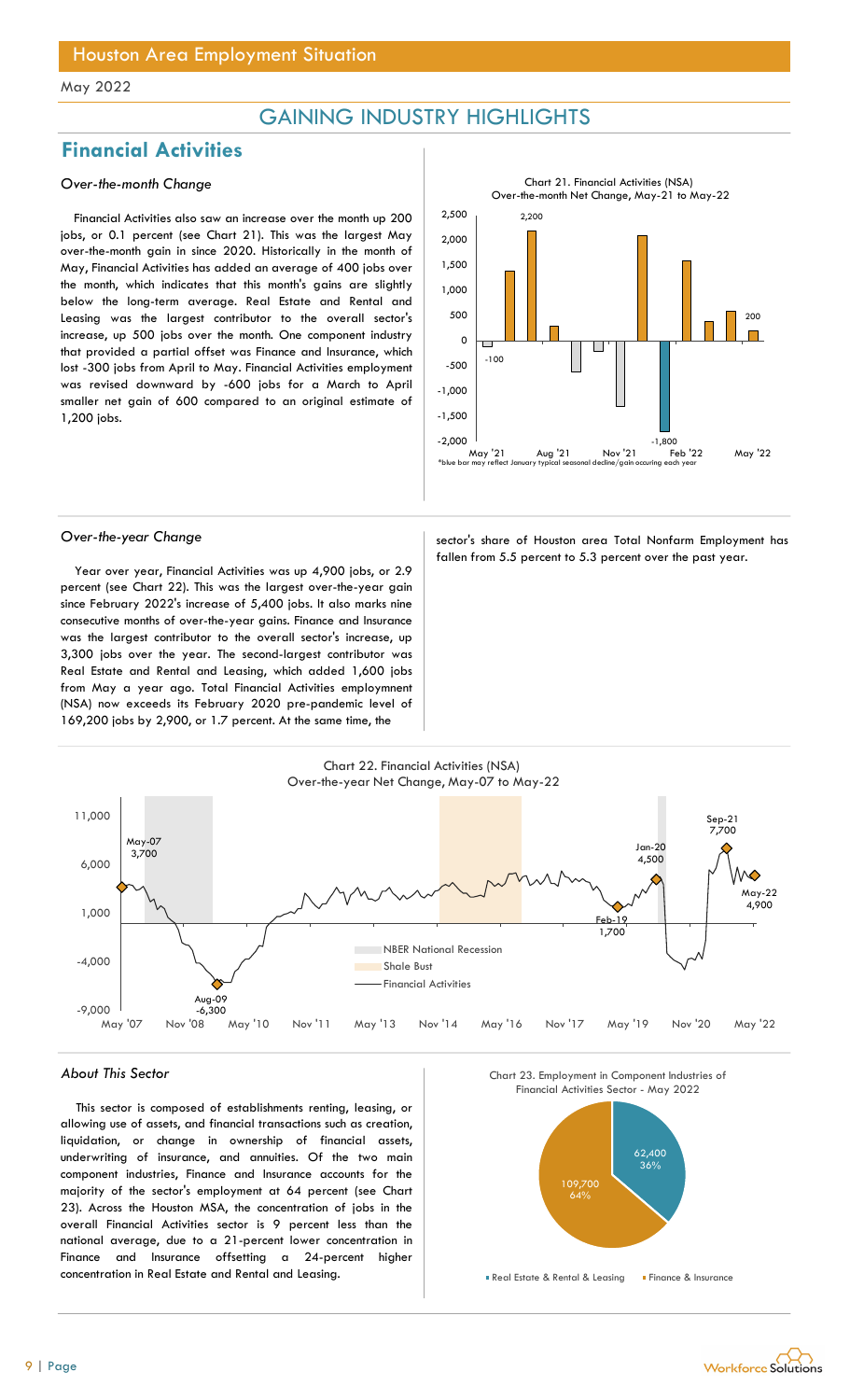## GAINING INDUSTRY HIGHLIGHTS

## **Information**

#### Over-the-month Change

Information also saw an increase over the month up 100 jobs, or 0.3 percent (see Chart 24). Historically in the month of May, Information has added an average of 100 jobs over the month, which indicates that this month's gains are on par with the longterm average. Other Information Undefined was the largest contributor to the overall sector's increase, up 100 jobs over the month. One component industry, Telecommunications, saw no change from April to May. Information employment was revised downward by -100 jobs for a March to April complete loss of gains resulting in a net change of zero compared to an original estimate of 100 jobs.



Year over year, Information was up 2,700 jobs, or 9.3 percent (see Chart 25). This was the third-largest over-the-year gain in May since records began in 1990. It also marks 14 consecutive months of over-the-year gains. Other Information Undefined was the largest contributor to the overall sector's increase, up 2,600 jobs over the year. The second-largest contributor was Telecommunications, which added 100 jobs from May a year ago. Total Information employmnent (NSA) remains -1,100 jobs, or -3.4 percent below its February 2020 pre-pandemic level of 32,700. At the same time, the sector's share of Houston area

Over-the-year Change Total Nonfarm Employment has remained constant at 0.9 percent over the past year.



#### About This Sector

This sector comprises establishments producing and distributing information and cultural products, e.g. traditional and online news publishing; software publishing; the motion picture and sound recording; TV broadcasting; and telecommunications. Of the two main component industries, Other Information Undefined accounts for the majority of the sector's employment at 61 percent (see Chart 26). Across the Houston MSA, the concentration of jobs in the overall Information sector is 50 percent less than the national average.



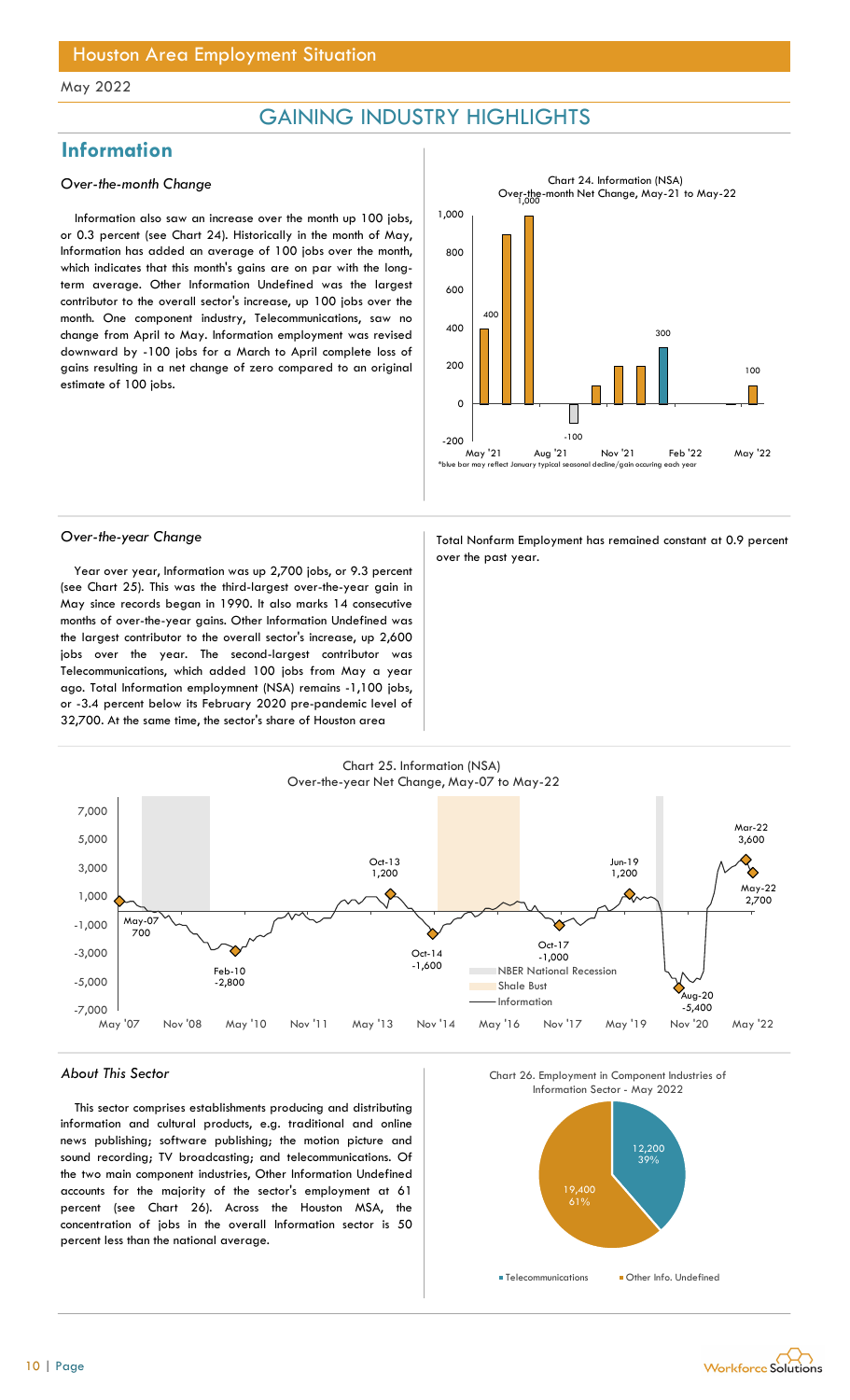## DECLINING INDUSTRY HIGHLIGHTS

## **Mining and Logging** and and  $\frac{100}{3}$  and Logging employment was revised downward by -100 jobs

Mining and Logging was the largest declining sector over the month down -1,500 jobs, or -2.2 (see Chart 27). This was the largest May over-the-month decline in since 2020. Historically in the month of May, Mining and Logging has added an average of 100 jobs over the month, which indicates that this month's losses are substantially in contrast to the long-term average gain. Support Activities for Mining was the largest contributor to the overall sector's decline, down -1,400 jobs over the month. The second-largest declining contributor was Oil and Gas Extraction, which lost -200 jobs from April to May. Lastly, Other Mining and Logging Undefined offset a portion of the sector's losses with a gain of 100 jobs. Mining



Year over year, Mining and Logging was up 8,100 jobs, or 13.8 percent (see Chart 28). This was the second-largest over-theyear gain in the month of May since records began in 1990. It also marks seven consecutive months of over-the-year gains. Among sectors currently showing growth, this sector is the fastestgrowing in percentage terms across the Houston area. Support Activities for Mining was the largest contributor to the overall sector's increase, up 4,200 jobs over the year. The secondlargest contributor was Oil and Gas Extraction, which added 3,300 jobs from May a year ago. Lastly, Other Mining and

Over-the-year Change **Logging Undefined contributed, 600 jobs.** Total Mining and Logging employmnent (NSA) remains -11,600 jobs, or -14.8 percent below its February 2020 pre-pandemic level of 78,400. At the same time, the sector's share of Houston area Total Nonfarm Employment has risen from 1.9 percent to 2.1 percent over the past year.



#### About This Sector

This sector comprises establishments extracting naturally occurring minerals such as coal and ores; liquid minerals, such as crude petroleum and natural gas; and timber. Of the three main component industries, Support Activities for Mining accounts for a plurality of the sector's employment at 49 percent (see Chart 29). Across the Houston MSA, the concentration of jobs in the overall Mining and Logging sector is 5.1 times the national average, due to the region's role as a global hub for the oil and gas industry.





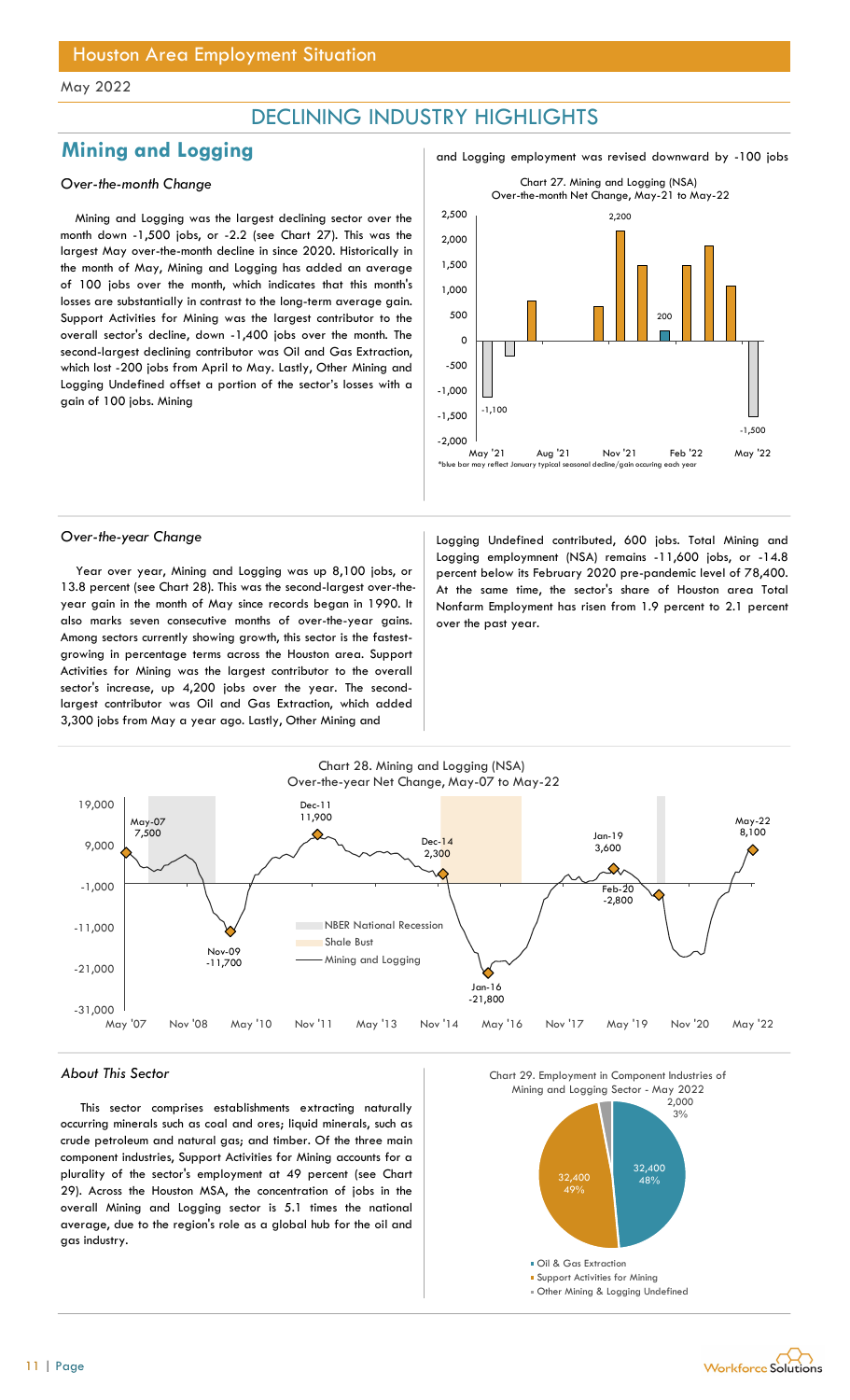## DECLINING INDUSTRY HIGHLIGHTS

## Education and Health Services

### Over-the-month Change

Education and Health Services was the second-largest declining sector over the month down -1,500 jobs, or -0.3 (see Chart 30). This was the largest-ever decline in the month of May since records began in 1990, beating the previous May record of -700 jobs lost in 1993. Historically in the month of May, Education and Health Services has added an average of 1,200 jobs over the month, which indicates that this month's losses are substantially in contrast to the long-term average gain. Health Care and Social Assistance was the largest contributor to the overall sector's decline, down -900 jobs over the month. The second-largest declining contributor was Educational Services, which lost -600 jobs from April to May. Education and Health Services employment was revised upward by 200 jobs for a March to April larger net gain of 4,900 compared to an original estimate of 4,700 jobs.



Chart 30. Education and Health Services (NSA)

Year over year, Education and Health Services was up  $22,800$  at 13.4 percent over the past year. jobs, or 5.6 percent (see Chart 31). This was the second-largest over-the-year gain in the month of May since records began in 1990. It also marks 14 consecutive months of over-the-year gains. Health Care and Social Assistance was the largest contributor to the overall sector's increase, up 13,600 jobs over the year. The second-largest contributor was Educational Services, which added 9,200 jobs from May a year ago. Total Education and Health Services employmnent (NSA) now exceeds its February 2020 pre-pandemic level of 414,400 jobs by

## Over-the-year Change and a state of the 15,500, or 3.7 percent. At the same time, the sector's share of Houston area Total Nonfarm Employment has remained constant



This sector is composed of establishments that provide private education services (i.e. excluding pubicly-funded primary, secondary, and postsecondary institutions) and establishments that provide healthcare and social assistance to individuals. Of the two main component industries, Health Care and Social Assistance accounts for the majority of the sector's employment at 83 percent (see Chart 32). Across the Houston MSA, the concentration of jobs in the overall sector is 17 percent less than the national average, despite the high physical concentration of healthcare jobs centered around Texas Medical Center.



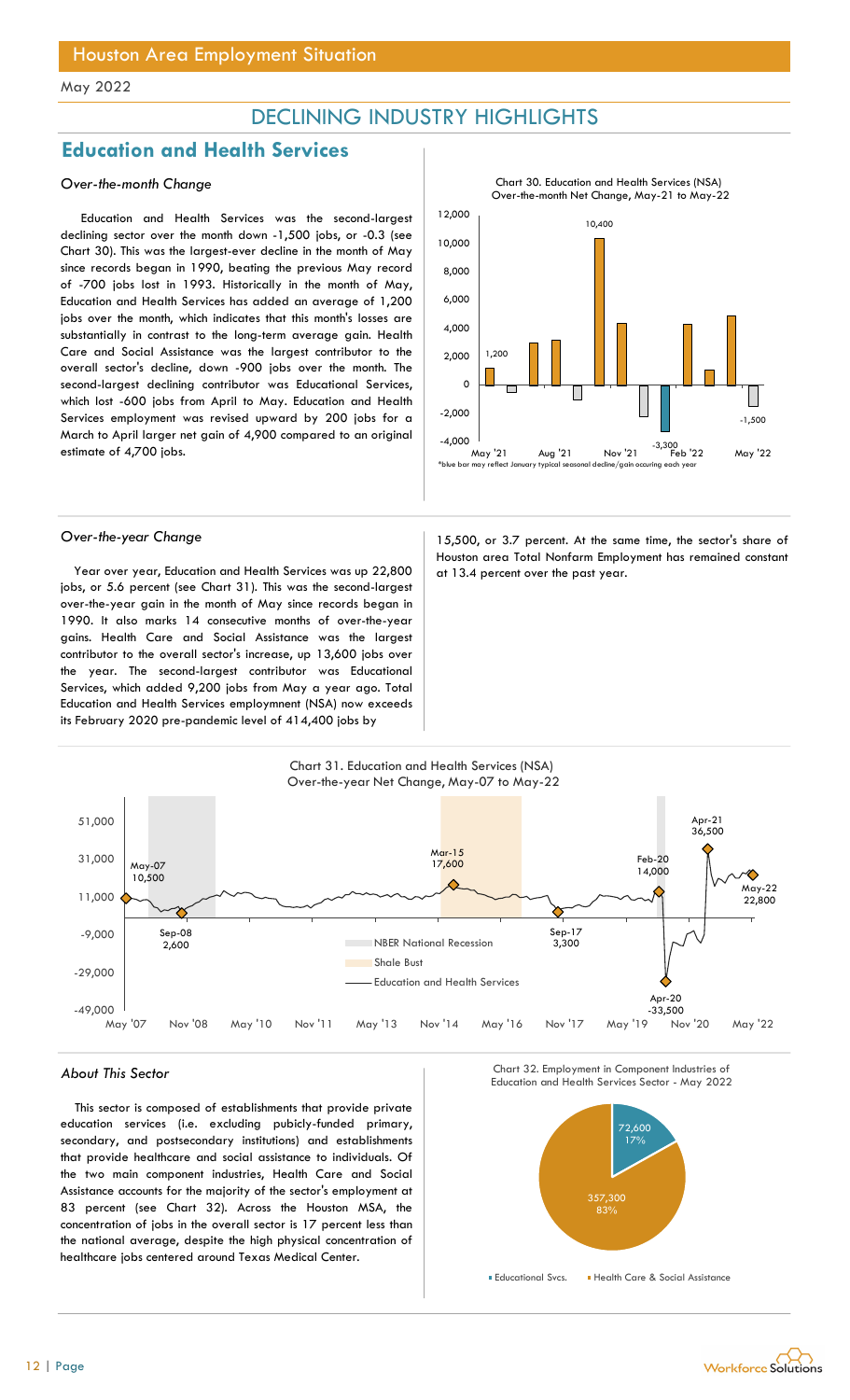## DECLINING INDUSTRY HIGHLIGHTS

#### Over-the-month Change

Government was the third-largest declining sector over the month down -700 jobs, or -0.2 (see Chart 33). This was the largest May decline since 2020 and the third-largest decline historically in the month of May since records began in 1990. Historically in the month of May, Government has added an average of 1,300 jobs over the month, which indicates that this month's losses are substantially in contrast to the long-term average gain. Local Government was the largest contributor to the overall sector's decline, down -1,000 jobs over the month. One component industry that provided a partial offset was State Government, which gained 100 jobs from April to May. Lastly, Federal Government offset a portion of the sector's losses with a gain of 200 jobs. Government employment saw no revision from

Government March to April leaving the previous month's original increase of



Year over year, Government was up 10,700 jobs, or 2.5 percent (see Chart 34). This May also marks 14 consecutive months of over-the-year gains. Local Government was the largest contributor to the overall sector's increase, up 6,200 jobs over the year. The second-largest contributor was State Government, which added 3,400 jobs from May a year ago. Lastly, Federal Government contributed, 1,100 jobs. Total Government employmnent (NSA) now exceeds its February 2020 prepandemic level of 428,400 jobs by 7,300, or 1.7 percent. At the same time, the sector's share of Houston area Total Nonfarm

Over-the-year Change Employment has fallen from 14.0 percent to 13.5 percent over the past year.



#### About This Sector

This sector consists of establishments of federal, state, and local government agencies that administer, oversee, and manage public programs and have executive, legislative, or judicial authority over other institutions within a given area that are not performed by private establishments. For MSA data, this includes public education but excludes healthcare. Of the three main component industries, Local Government accounts for the majority of the sector's employment at 71 percent (see Chart 35). Across the Houston MSA, the concentration of jobs in the overall Government sector is 9 percent less than the national average.



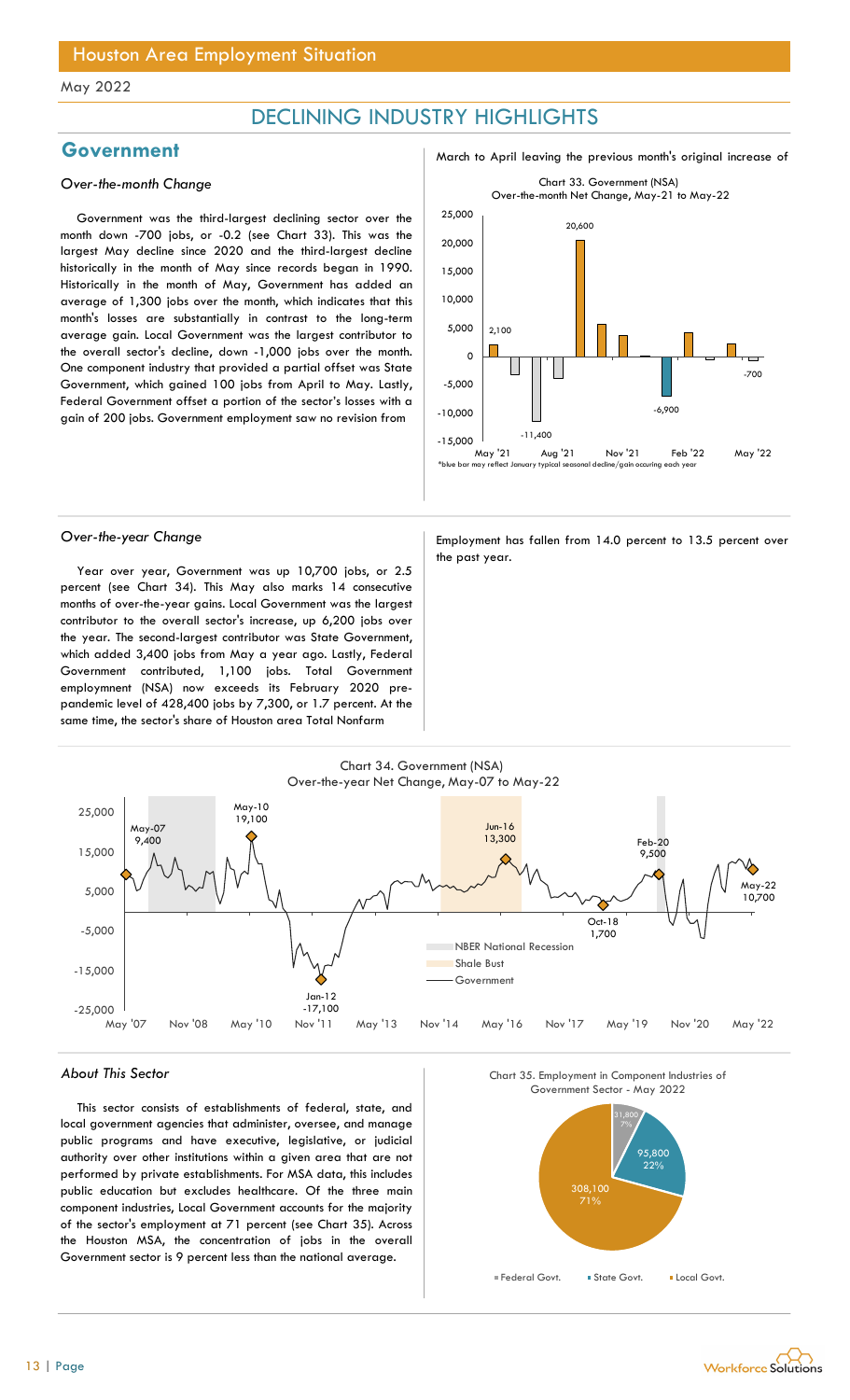## DECLINING INDUSTRY HIGHLIGHTS

## **Manufacturing**

#### Over-the-month Change

Manufacturing also saw a decrease over the month down -200 jobs, or -0.1 (see Chart 36). This was the largest May over-themonth decline in since 2020. Historically in the month of May, Manufacturing has added an average of 500 jobs over the month, which indicates that this month's losses are moderately in contrast to the long-term average gain. Durable Goods was the largest contributor to the overall sector's decline, down -300 jobs over the month. One component industry that provided a partial offset was Non-Durable Goods, which gained 100 jobs from April to May. Manufacturing employment was revised upward by 1,400 jobs for a March to April larger net gain of 2,400 compared to an original estimate of 1,000 jobs.



## Over-the-year Change and a set of the past year.

Year over year, Manufacturing was up 10,100 jobs, or 4.8 percent (see Chart 37). This May also marks 10 consecutive months of over-the-year gains. Durable Goods was the largest contributor to the overall sector's increase, up 7,600 jobs over the year. The second-largest contributor was Non-Durable Goods, which added 2,500 jobs from May a year ago. Total Manufacturing employmnent (NSA) remains -13,000 jobs, or -5.5 percent below its February 2020 pre-pandemic level of 234,500. At the same time, the sector's share of Houston area Total Nonfarm Employment has remained constant at 6.9 percent



#### About This Sector

This sector comprises establishments engaged in the mechanical, physical, or chemical transformation of materials, substances, or components into new products. Of the two main component industries, Durable Goods accounts for the majority of the sector's employment at 62 percent (see Chart 38). Across the Houston MSA, the concentration of jobs in the overall Manufacturing sector is 18 percent less than the national average.

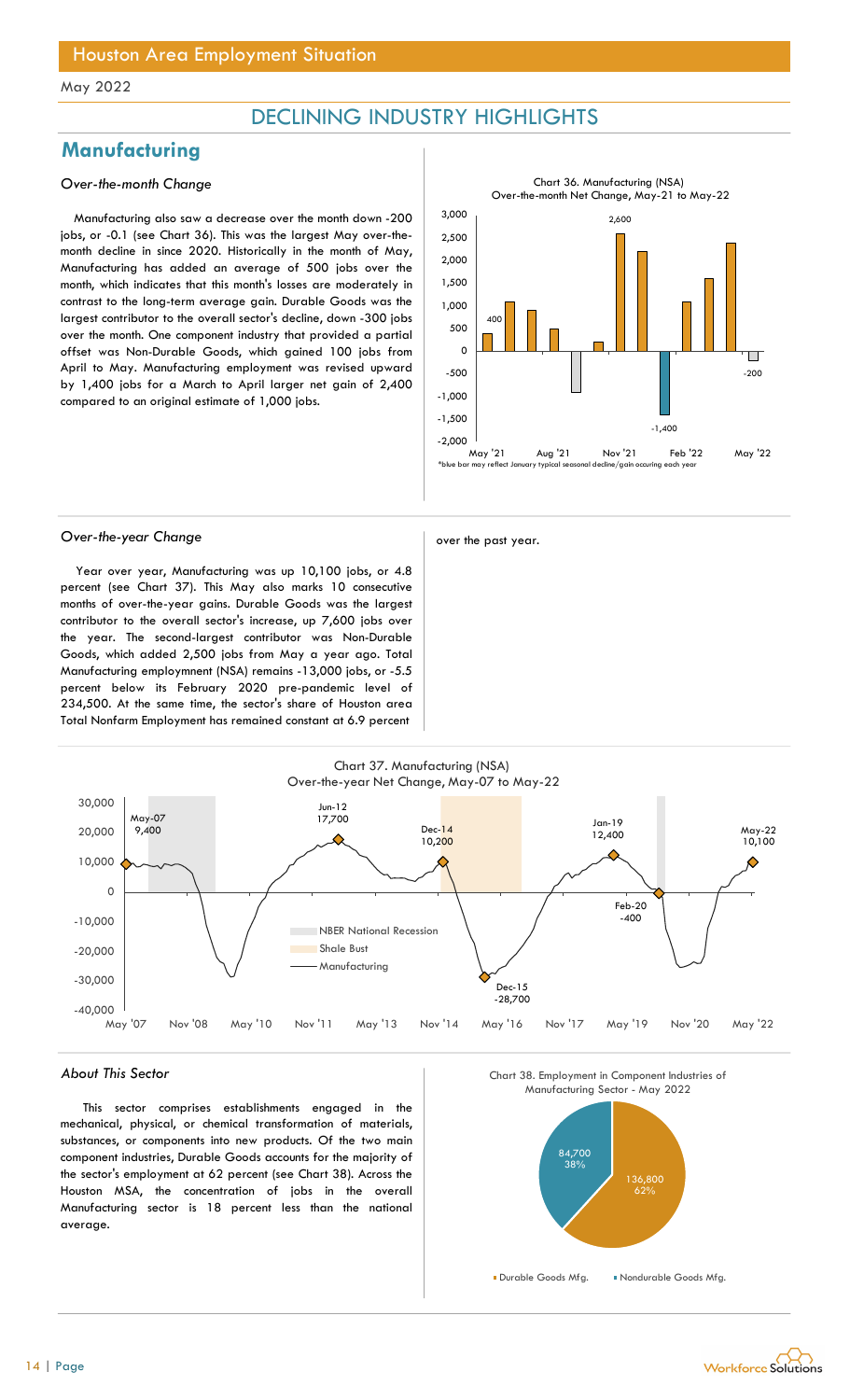## Local Area Unemployment Statistics

### Not-Seasonally Adjusted

### Houston Metro, Texas, and U.S. Unemployment

The Houston MSA (not-seasonally-adjusted) unemployment rate stood at 4.3 percent in May, up from April's 4.1 percent and down from 6.4 percent a year ago. This was above the statewide rate of 3.8 percent and above the national rate of 3.4 percent. Houston's unemployment rate typically rises in May of each year and has occurred 80 percent of the time over the past three decades making this month's increase consistent with historical seasonal trends. 148,928 individuals were unemployed in Houston in May, up from April's 143,668 and down from 216,880 in May 2021 (see Charts 39 and 40).







Among the 13 counties that comprise the Gulf Coast Workforce Development Area, unemployment rates in May ranged from a high of 6.6 percent in Matagorda County to a low of 3.3 percent in Colorado. Over the month, 12 counties saw their unemployment rates rise in keeping with the region-wide increase of 0.1 percentage points while one declined. Austin saw the largest percentage-point increase in unemployment up 0.3 pp. representing 41 more unemployed workers compared to the previous month. This was followed by Walker (0.3 pp, 57 workers) and Matagorda (0.2 pp, 33 workers). Over the year

County-level Unemployment unemployment rates fell, with Liberty posting the largest decrease, down -2.9 percentage points representing -977 fewer unemployed workers compared to a year ago followed by Chambers (-2.9 pp, -558 workers) and Galveston (-2.1 pp, - 3,345 workers). Since peaking at 446,307 in May 2020 due to the COVID-19 global pandemic, the number of unemployed workers in the Gulf Coast Region has fallen by -294,096 as of this May (see Map 1 legend).





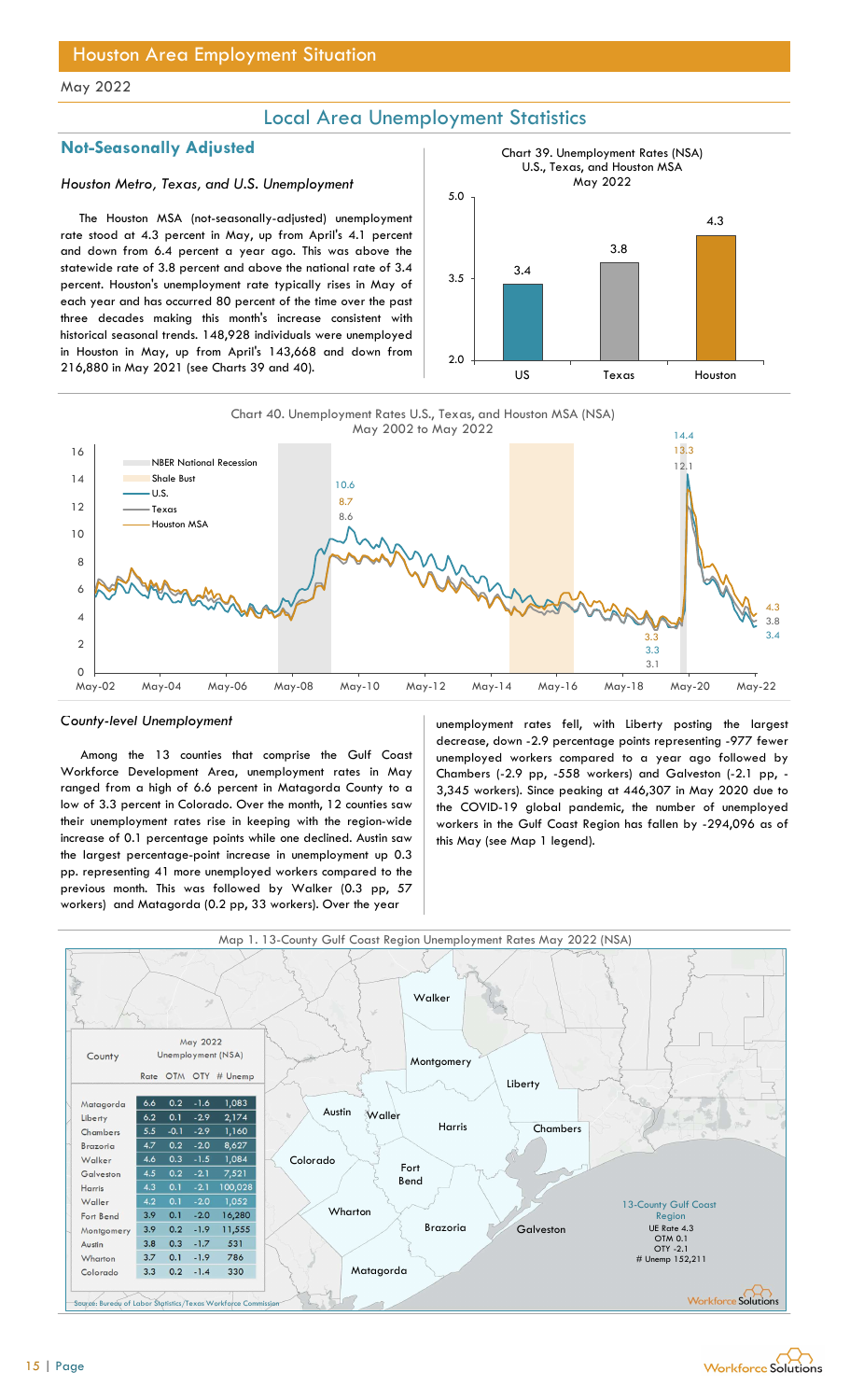## Local Area Unemployment Statistics (continued)

### Unemployment Rates for Select Municipalities

Among the 17 cities in the Gulf Coast Workforce Development Area for which Local Area Unemployment Statistics are available, unemployment rates in May ranged from a high of 8.1 percent in Baytown to a low of 3.2 percent in Sugar Land (see Map 2 legend). Over the month, 11 cities saw their unemployment rates rise in keeping with the region-wide increase of 0.1 percentage points while four declined and two saw no changes. Huntsville saw the largest percentage-point increase in

Not-Seasonally Adjusted and the unemployment up 0.4 pp. representing 41 more unemployed workers compared to the previous month. This was followed by Lake Jackson (0.4 pp, 54 workers) and Galveston (0.3 pp, 87 workers). Over the year unemployment rates fell, with Baytown posting the largest decrease, down -4.1 percentage points representing -1,360 fewer unemployed workers compared to a year ago followed by Pasadena (-2.7 pp, -1,685 workers) and Alvin (-2.7 pp, -319 workers). The 17 cities below accounted for 47 percent of the 152,211 unemployed workers across the Gulf Coast Region as of this May (see Map 2 legend).



## Seasonally Adjusted

#### Houston Metro, Texas, and U.S. Unemployment

The Houston MSA (seasonally-adjusted) unemployment rate stood at 4.8 percent in April, down from March's 5.0 percent and down from 7.8 percent a year ago. This was above the statewide rate of 4.3 percentand above the national rate of 3.6 percent. 167,459 individuals were unemployed in Houston in April, down from March's 173,599 and down from 264,132 in April 2021 (see Charts 41 and 42). NOTE: Seasonally-adjusted data for the MSA are available with a one-month delay but are not available for the 13-County Region or 17 cities.





Chart 42. Unemployment Rates U.S., Texas, and Houston MSA (SA) April 2002 to April 2022



14.7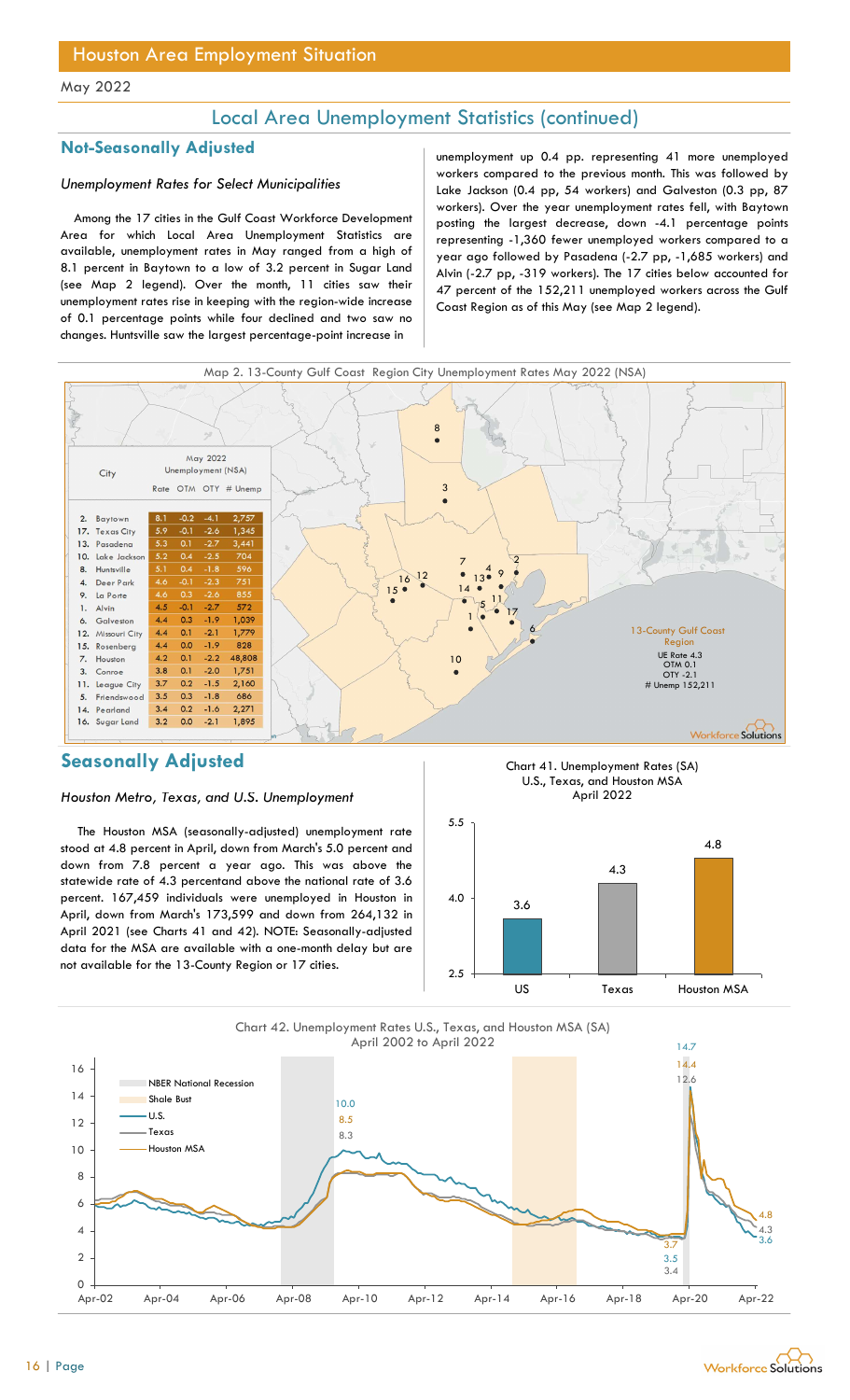## Gulf Coast Workforce Solutions Index (WSI)



## The Gulf Coast Workforce Solutions Index (WSI)

The WSI is an indicator designed to capture shifts in the local labor market, specifically the balance between available jobs and unemployed workers at a given point in time. Values above 4.0 signal a surplus of jobs while values less than 4.0 signal a surplus of jobseekers. The Gulf Coast Workforce Board monitors the WSI as part of its ongoing review of the region's unemployment insurance work search requirement and reserves the right to adjust the number of weekly job search contacts as labor market conditions warrant. In the event of change to the work search requirement, the Board will notify the Texas Workforce Commission who will in turn notify UI recipients. Solutions<br>
orkforce Solutions Index (WSI)<br>
orkforce Solutions Index (WSI)<br>
fically the balance between available jobs<br>
orkers at a given point in time. Values<br>
orkers at a given point in time. Values<br>
observes the Culf Coa UIF Coast Workforce Solutions Index (WSI)<br>
VSI is an indicator designed to capture shifts in the local<br>
market, specifically the balance between available jobs<br>
memployed workers at a given point in time. Values<br>
a 4.0 sig



WSI Reading May 2022: 5.94

### Workforce Solutions Index May 2022

The Houston MSA WSI for May stood at 5.94, up from March's with a reading at or above 4.0. This was the second-highest reading on record after October 2019's 5.99 reading and furthermore surpasses March 2020's reading of 5.93. As of this May there were approximately 87,000 more active job ads than unemployed individuals across the region. This stands as the largest gap between job ads and jobseekers, tilted towards the former, since comparable records began in 2013 as a result of a surge in job ads between April and May coupled with a moderate decline in unemployed individuals. This May's reading reaffirms the strength of Houston's labor market and continues to suggest that a minimum requirement of five work search activities per week could be appropriate for unemployed individuals receiving UI benefits.



Solutio